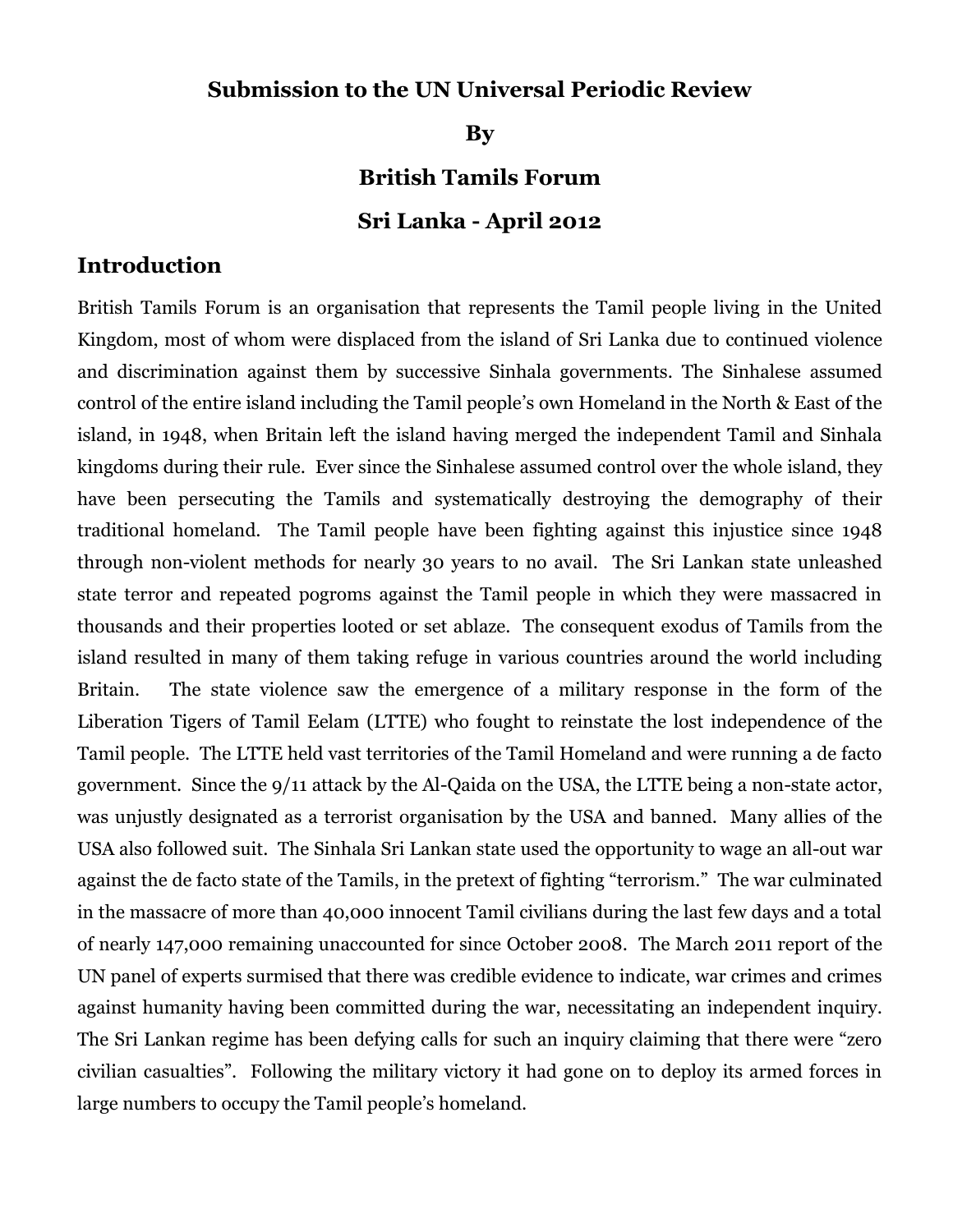Since the end of the war in May 2009, the International community has been expecting the dawn of peace and reconciliation between the Tamil and Sinhala ethnic communities in the island of Sri Lanka. On the contrary, the Sinhala Sri Lankan state has resumed its programme of decimating the Tamil people's homeland at an aggressive pace. With no forces to resist, the Sri Lankan regime has deployed it's all Sinhala military in the Tamil peoples Homeland terrorising the population.

This submission focusses on three major issues faced by the Tamil people in their Traditional homeland, the North & East region in the island of Sri Lanka, which is now occupied by the Sinhala armed forces.

- 1. Militarisation
- 2. Sinhalisation / Buddhistisation
- 3. Land Grab

 $\ddot{\phantom{a}}$ 

# **Militarisation in Sri Lanka**

The Sri Lankan military which is 99.99% Sinhalese, is now occupying the entire Tamils' homeland at a ratio of 1 military person to 10 civilians. The military's increasing control of administrative decisions in the north and east, including distribution and use of land, has turned the issue of land ownership into a deeply politicized and ethnically-charged one. Administrative and developmental decisions in North & East of Sri Lanka are frequently taken by the military in consultation with the Presidential Task Force for Resettlement, Development and Security (PTF). The military is involved in various committees set up in accordance with the September 2011 government policy regarding land in the North & East. Furthermore, the military continues to impose restrictions on humanitarian, developmental and psychiatric social work, accentuating existing resentment and impeding return to normal civilian life. The presence of large numbers of alien army personnel, particularly in the north, has increased the vulnerability of women to violence and other forms of abuse.<sup>1</sup>

Sri Lanka was South Asian region's highest military spender for 2011 with its military expenditure at 3% of Gross Domestic Product (GDP). <sup>2</sup> In the North/East, civilian lands are being appropriated to build new bases for the forces and cantonments for their families. According to parliamentarian M. A. Sumathiran, "out of a total land mass of 65,619 sq km, Tamil people

<sup>&</sup>lt;sup>1</sup> Chatham House, Asia Programme Paper ASP PP 2011/05, Sri Lanka: Prospects for Reform and Reconciliation, Charu Lata Hogg, October 2011.

<sup>&</sup>lt;sup>2</sup> <http://www.ceylontoday.lk/27-4805-news-detail-sl-highest-military-spender-in-s-asia.html> [Accessed 20 April 2012]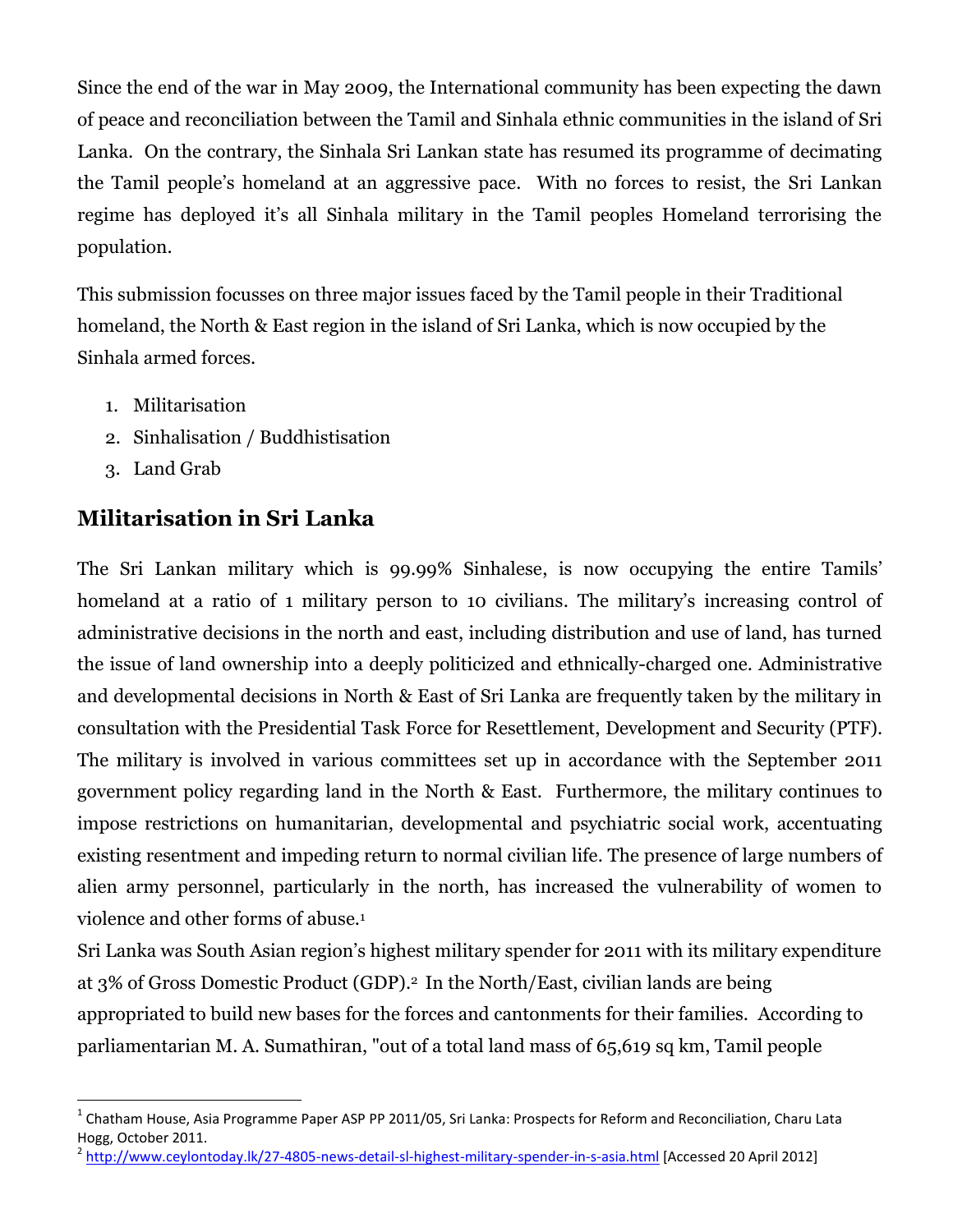inhabited 18,880 sq km of land in the North and East, but after May 2009, the defence forces have occupied more than 7,000 sq km of land owned by Tamil people. There is one member of the armed forces for approximately every ten civilians in the Jaffna Peninsula. The heavy presence of the military continues to be the most serious concern in the North and East."<sup>3</sup>

The military is involved even in selling vegetables and running roadside tea boutiques, threatening the livelihoods of local people who rely on these activities as their sole source of livelihood. The Tamil farmers have no choice but to "sell" their produce to the military at prices dictated at gun point which they sell on at knock down prices in the military run stores killing off competition from civilian shopkeepers.

While domineering over the civilian life the military is also implicated in terrorising the community through intimidation, rape, abduction and enforced disappearances. In 2011 there has been a spate of attacks on women by mystery men described as "grease devils" who when given chase by local people had run into nearby military camps. The people have then been attacked by the military for daring to challenge them. <sup>4</sup>

The omnipotent and omnipresent military intrudes into every aspect of Tamil-life. Not only must the army be informed about visitors. "Any family gathering to celebrate the birth or naming of a child, attainment of puberty of a girl, a wedding or even a death, requires prior permission. The army must be informed even of community activities such as sports meets. In a recent incident in Chavakachcheri [Northern part of Sri Lanka], youth participating in a football match were brutally assaulted by the army as they had played on a field without the permission of the army. It is common to see the presence of soldiers in all civilian activities including village, temple or church meetings"<sup>5</sup>

Demilitarization of the North and East is a vital point of the Report of the Lessons Learnt and Reconciliation Commission [LLRC]. It is notable that during the UPR in May 2008, following recommendation of Belgium was accepted by the GoSL delegation. "*Take the measures necessary to ensure the return and restitution of housing and lands in conformity with international* 

 $\ddot{\phantom{a}}$ <sup>3</sup> [http://www.island.lk/index.php?page\\_cat=article-details&page=article-details&code\\_title=38085](http://www.island.lk/index.php?page_cat=article-details&page=article-details&code_title=38085) [Accessed on the 13 April 2012]

<sup>4</sup> <http://groundviews.org/2011/08/25/jaffna-brutal-assault-of-civilians-in-navanthurai/>

<sup>&</sup>lt;sup>5</sup> <http://transcurrents.com/news-views/archives/5513> [Accessed on the 4 April 2012]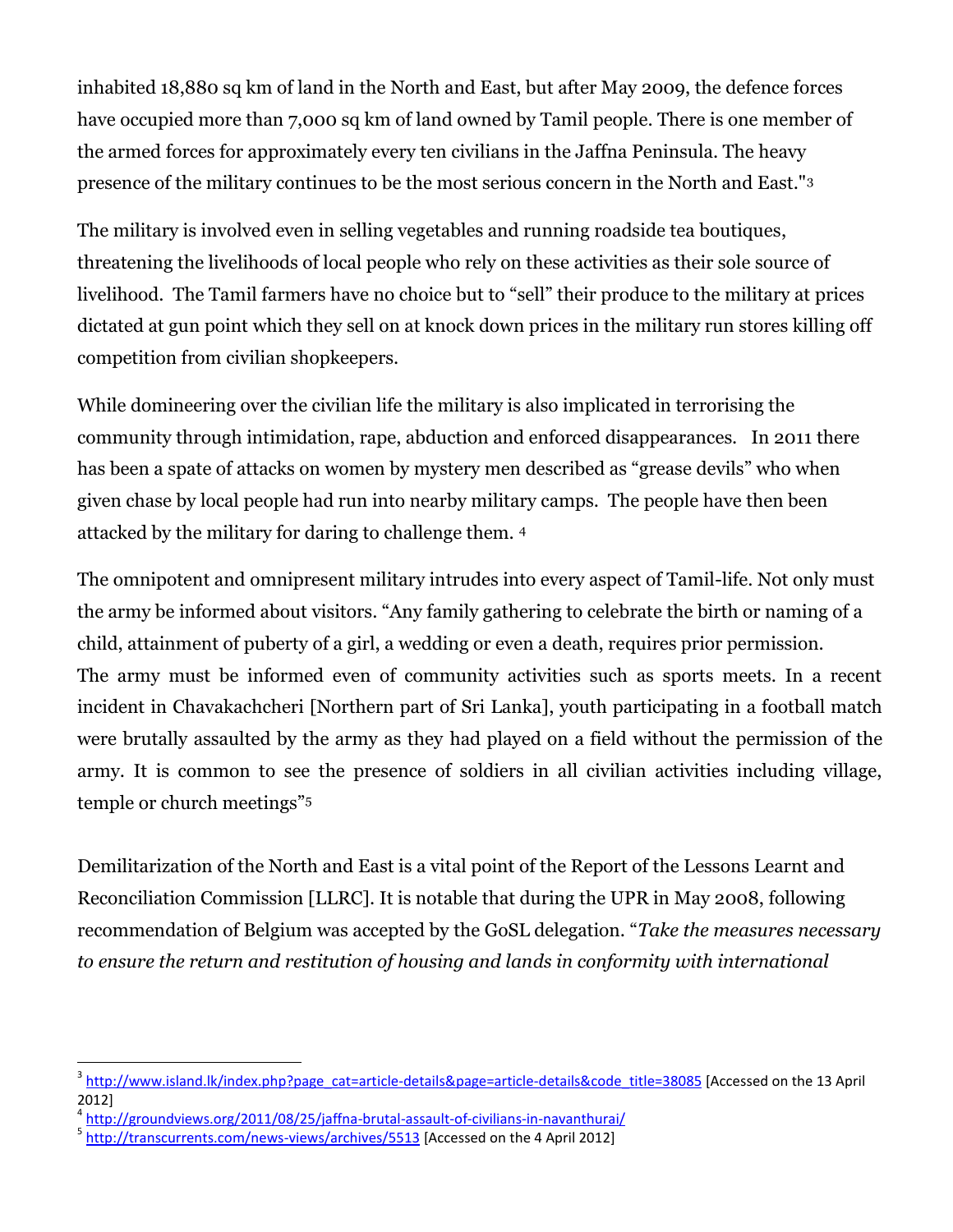*standards for internally displaced persons*. <sup>6</sup> However, there were no significant efforts taken to promote and protect human rights by GoSL.

A report of the Center for Policy Alternatives noted that "thus the military's move to acquire new land and further expand their presence has resulted in a situation where individuals are returning to find their lands occupied by the military." <sup>7</sup> In another occasion, a report produced by the Social Architects said, "militarization is an effective tool used by the State to gain and maintain both government and Sinhala monopoly of various aspects of day to day life, including the provision of services by civil administration, economic activities and civic activities in Tamil majority areas. It also helps create and maintain a sense of fear within the Tamil community". 8

In the north in particular, the military monitors civilians, decides policies and controls many aspects of peoples' lives. Community workers report that the level of military scrutiny in northern Sri Lanka is so high that civilians have to seek permission even to hold religious or other personal gatherings. In some instances, rights activists in the north-east say the military is known to attend private functions and take pictures of people attending in order to gather intelligence.<sup>9</sup> In addition, grassroots level organizations in the Vanni region, where the last phase of the war took place state that SLAF is in the process of "dumping the war crimes evidences". Also, they are taking Sinhala soldiers' families on tour to those areas, while Tamils who were from those areas are denied entry. The military mood of the government is clearly visible in its announcement in the 2012 budget in which the government proposed a Rs. 100,000 grant to every third child born to a security personnel (which are 99.99% Sinhalese) in Sri Lanka. A similar grant was already provided for army soldiers (which are 99% Sinhalese) in the 2011 budget (Haviland.C, 2011).

### **Sinhalisation / Buddhistisation**

 $\overline{a}$ 

Soon after war came to an end, Sri Lanka's Buddhist nationalist party Jathika Hela Urumaya [JHU], which backs the Sri Lankan government, said that "each road in the liberated areas in the North should be named for the war heroes who sacrificed their lives for the nation's liberty". 10

<sup>&</sup>lt;sup>6</sup> <http://upr-epu.com/ENG/country.php?id=58> [Accessed 13 April 2012]

<sup>7</sup> Land in the Northern Province – Post-War Politics, Policy and Practices, *Center for Policy alternative*, December 2011

<sup>&</sup>lt;sup>8</sup> [http://www.scribd.com/fullscreen/86205026-Salt-on-Old-Wounds-by-TSA-The-Systematic-Sinhalization-of-Sri-Lanka-s-North-](http://www.scribd.com/fullscreen/86205026-Salt-on-Old-Wounds-by-TSA-The-Systematic-Sinhalization-of-Sri-Lanka-s-North-East-and-Hill-Country?access_key=key-3szuxcd2ta360nmtijl)[East-and-Hill-Country?access\\_key=key-3szuxcd2ta360nmtijl](http://www.scribd.com/fullscreen/86205026-Salt-on-Old-Wounds-by-TSA-The-Systematic-Sinhalization-of-Sri-Lanka-s-North-East-and-Hill-Country?access_key=key-3szuxcd2ta360nmtijl)

<sup>9</sup> Chatham House, Asia Programme Paper ASP PP 2011/05, Sri Lanka: Prospects for Reform and Reconciliation, Charu Lata Hogg, October 2011.

<sup>&</sup>lt;sup>10</sup> [http://www.colombopage.com/archive\\_091/May1242654127RA.html](http://www.colombopage.com/archive_091/May1242654127RA.html) [Accessed 27 March 2012]